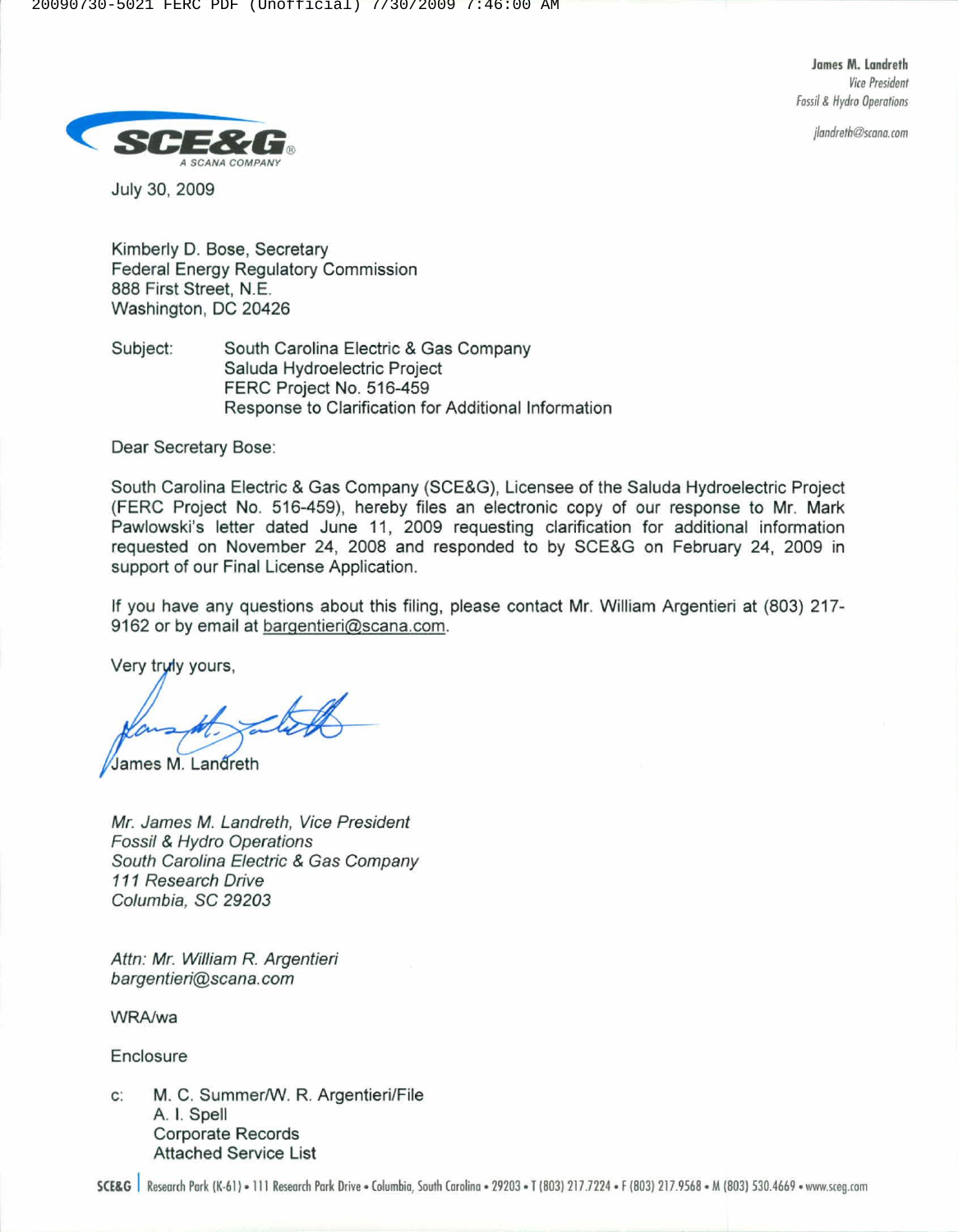## **Advisory Council on Historic Preservation**

1100 Pennsylvania Avenue NW, Suite 809 Old PO Building - Office of Project Review Washington, DC 20004-2501

Mr. Gerrit Jobsis **American Rivers**  1207 Lincoln Street, Suite 203-C Columbia, SC 29201

Mr. Kevin Colburn National Stewardship Director **American Whitewater**  1035 Van Buren Street Missoula, MT 59802

Ms. Charlene Coleman **American Whitewater**  3351 Makeway Drive Columbia, SC 29201

Executive Director **Appalachian Council of Governments**  PO Box 6668 Greenville, SC 29606-6668

Mr. James Kardatske **Bureau of Indian Affairs**  545 Marriott Drive Suite 700 Nashville, TN 37214

Mr. James Meggs **Esquire City of Columbia**  PO Box 667 Columbia, SC 29202-0667

Ms. Karen Kustafik **City of Columbia Parks and Recreation**  1932 Calhoun Street Columbia, SC 29201

Mr. Mark Williams City Administrator **City of Forest Acres**  5205 North Trenholm Road PO Box 6587 Forest Acres, SC 29206-6587 Mr. James Cumberland Program Manager **Coastal Conservation League**  2231 Devine Street, Suite 202 Columbia, SC 29205

Mr. Parkin Hunter **Columbia Audubon Society**  161 Preserve Lane Columbia, SC 29209

Mr. Dan Tufford President **Columbia Audubon Society**  PO Box 5923 Columbia, SC 29250

Mr. Bill Hulslander **Congaree National Park**  100 National Park Road Hopkins, SC 29061

Chairman **County of Newberry**  PO Box 156 Newberry, SC 29108-0156

Mr. Russell Towsend Tribal Historic Preservation Officer **Eastern Band of Cherokee**  PO Box 455 Cherokee, NC 28719

Honorable Kimberly D. Bose Secretary, **Federal Energy Regulatory Commission** 888 First Street, NE Washington, DC 20426

Mr. Charles D. Wagner, Acting Regional Engineer **Federal Energy Regulatory Commission**  3125 Presidential Parkway, Suite 300 Division of Dam Safety and Inspections Atlanta, GA 30340

Ms. Vivianne Vejdani **South Carolina Department of Natural Resources**  1000 Assembly Street, Suite 202 Columbia, SC 29201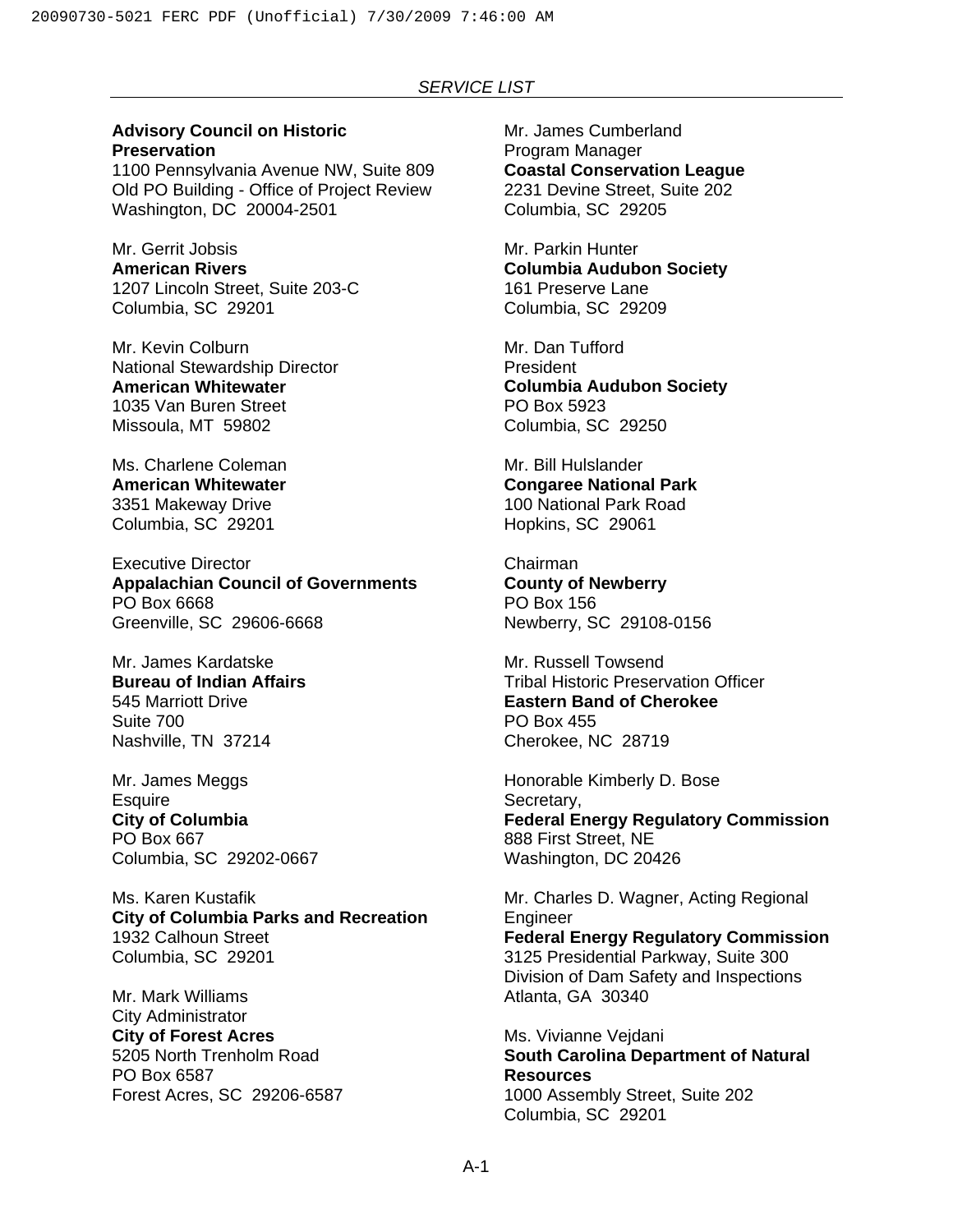Mr. Charles Ditmer President **Hawleek Creek Homeowners Association**  108 Robbie Road Lexington, SC 29073-7814

Publisher - Editor **IRMO News**  PO Box 175 Irmo, SC 29063-0175

Mr. Brian McManus, Esq. **Jones Day**  51 Louisiana Street Washington, DC 20001

Mr. Alan Stuart Senior Licensing Coordinator **Kleinschmidt Associates**  204 Caughman Farm Lane, Suite 301 Lexington, SC 29072

Mr. Lee Barber **Lake Murray Association**  306 Basing House Road Columbia, SC 29212

Ms. Joy Downs Executive Director & Secretary **Lake Murray Association**  PO Box 444 Ballentine, SC 29002

Mr. Curtis Hipp **Lake Murray Association**  210 Oak Lane Cayce, SC 29033

Mr. Bob Keener **Lake Murray Association**  151 Heron Lane Gilbert, SC 29054-9749

Mr. Robert Kenner **Lake Murray Association**  PO Box 495 Ballentine, SC 29002-0495 Mr. Richard Kidder **Lake Murray Association**  1400 Camping Road Gilbert, SC 29054

Mr. David Kinard President **Lake Murray Association**  PO Box 495 Ballentine, SC 29002-0495

Mr. Dave Landis President **Lake Murray Association**  301 Windward Point Columbia, SC 29212

Mr. Mike Murrell Vice President **Lake Murray Association**  436 Press Lindler Road Columbia, SC 29212

Mr. Roy Parker Environmental Chair **Lake Murray Association**  118 Beechcreek Court Lexington, SC 29072

Publisher - Editor **Lake Murray News**  PO Box 175 Irmo, SC 29063-0175

Mr. Bill Mathias **Lake Murray Power Squadron**  22 Due West Drive Lexington, SC 29072

Mr. Steve Bell **President Lake Watch**  89 Newberry Shores Drive Prosperity, SC 29127

Ms. Pamela Craig **League of Women Voters - Columbia Area**  PO Box 12541 Columbia, SC 29211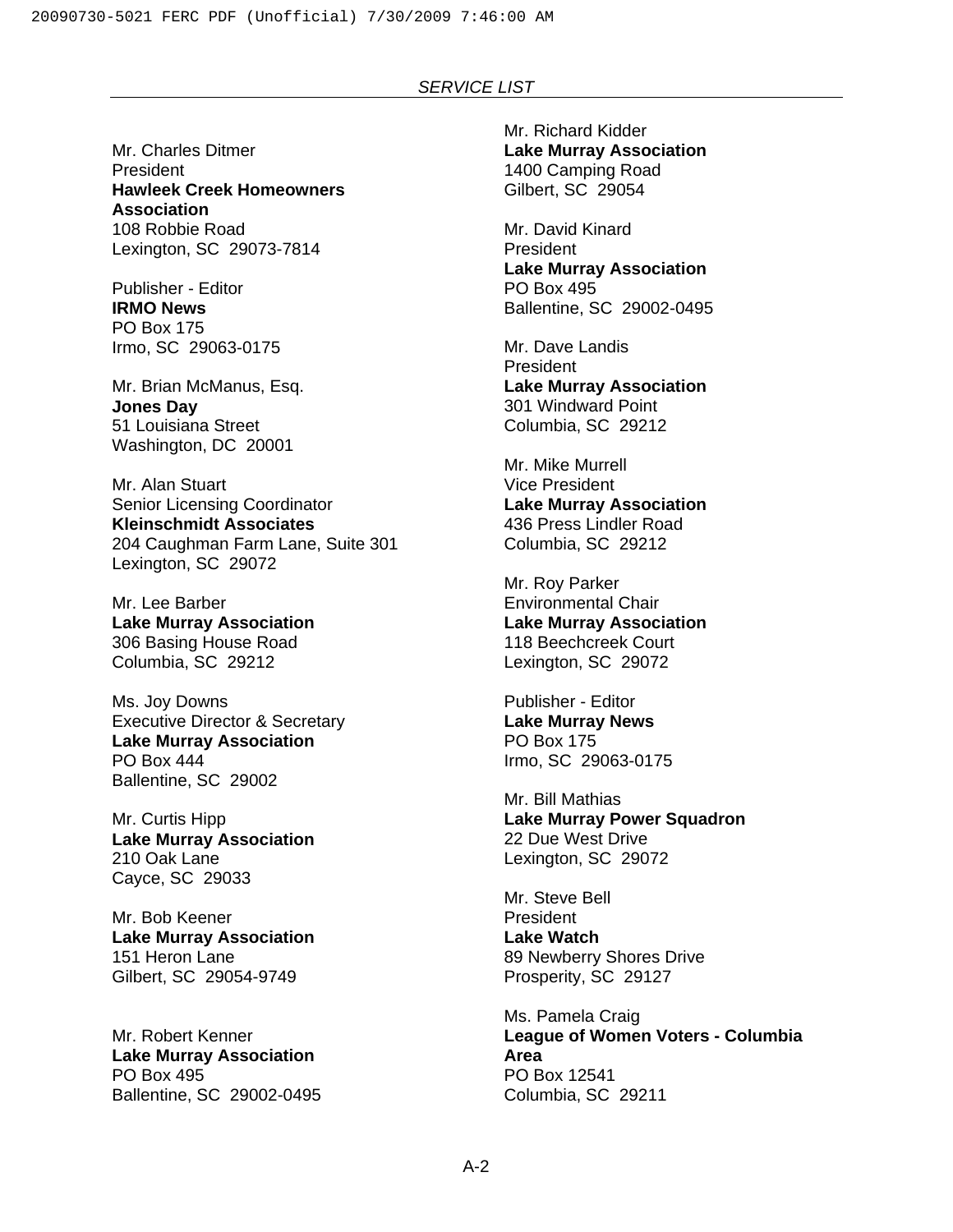Mr. William Brooks Administrator **Lexington County**  212 South Lake Drive Lexington, SC 29072

Mr. Ronald Scott **Lexington County**  212 South Lake Drive Lexington, SC 29072

Mr. Reed Bull **Midlands Striper Club**  232 Forecastle Court Lexington, SC 29072

Mr. Tim Burgess **Milmont Shores Road Association**  308 Milmont Shores Road Chapin, SC 29036

**Murray Point Homeowners**  111 Murray Point Lane Chapin, SC 29036-7842

Mr. Prescott Brownell **National Marine Fisheries Service**  219 Fort Johnson Road Charleston, SC 29412

Dr. Roy Crabtree Southeast Regional Administrator **National Marine Fisheries Service**  263 13th Avenue South St. Petersburg, FL 33701

Mr. Jeffrey Duncan Regional Rivers Program Manager **National Park Service**  175 Hamm Road, Suite C Chattanooga, TN 37405

Pat Hooks Regional Director **National Park Service**  1924 Building 100-Alabama Street SW Southeast Regional Office - Atlanta Federal Center Atlanta, GA 30303

Ms. Julie Gantenbein Staff Attorney **Natural Heritage Institute**  100 Pine Street, Suite 1550 San Francisco, CA 94111

Mr. Richard Roos-Collins Senior Attorney **Natural Heritage Institute**  100 Pine Street, Suite 1550 San Francisco, CA 94111

**Administrator Newberry County**  1309 College Street PO Box 156 Newberry, SC 29108

**Newberry County Flood Management Department**  1226 College Street Newberry, SC 29108

Ms. E.V.E Joy Attorney **NOAA Office of General Counsel**  263 13th Avenue South, Suite 177 St. Petersburg, FL 33701

Dr. Dwayne Porter **Norman J Arnold School of Public Health and the Baruch Institute**  University of South Carolina Columbia, SC 29208

Mr. Buford Mabry **Office of Attorney General**  PO Box 167 Columbia, SC 29202

The Honorable Charles Terreni Chief Clerk & Administrator **Public Service Commission of South Carolina**  101 Executive Center Drive, Suite 100 Columbia, SC 29210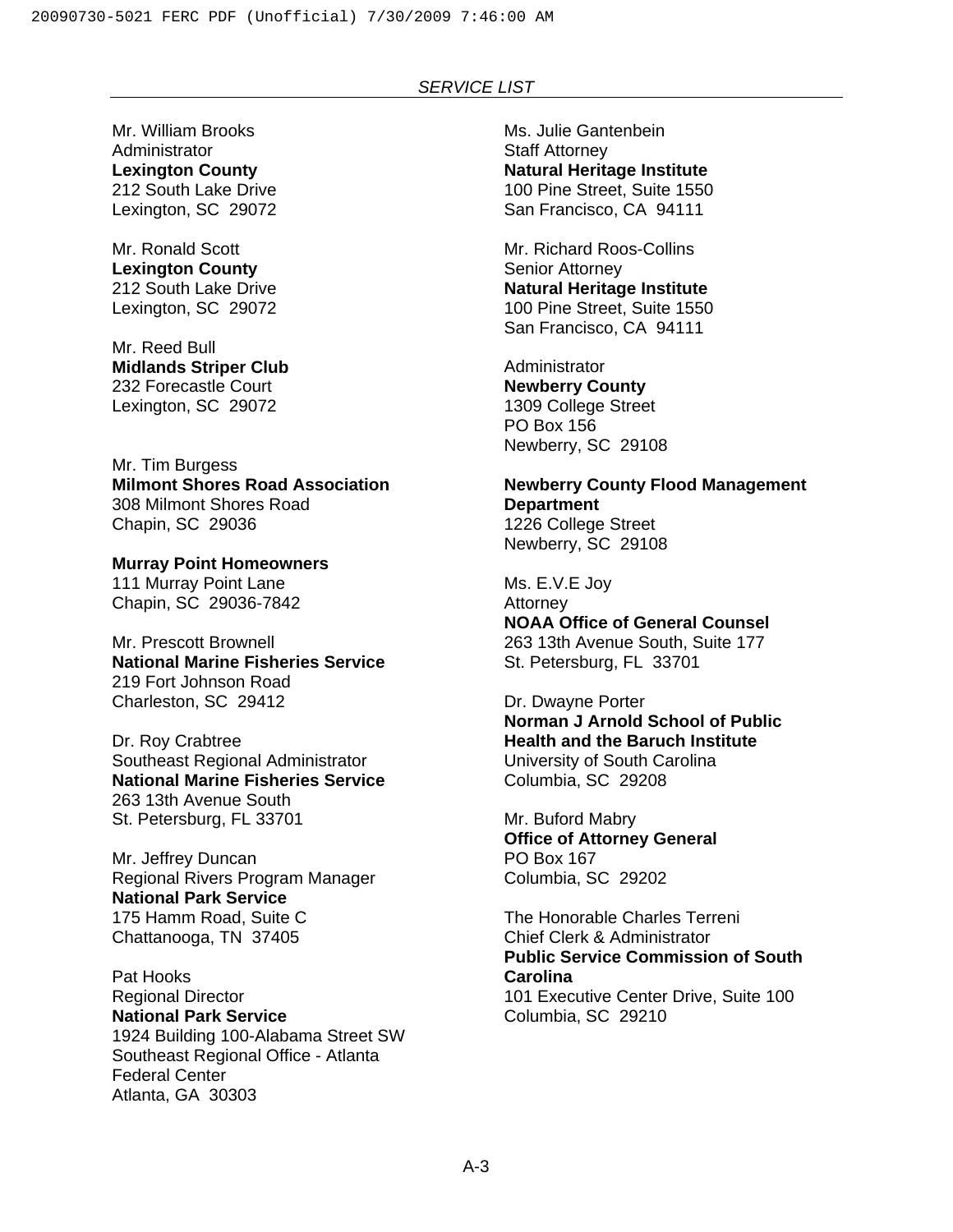Mr. Cary McSwain County Administrator **Richland County**  2020 Hampton Street Columbia, SC 29204

Ms. Sandra Padget **Director Saluda County**  700 West Highland Street Saluda, SC 29138

**Administrator Saluda Economic Development**  111 Law Range Saluda, SC 29138

Mr. Larry Craft President **Saluda River Trout Unlimited**  1524 Alpine Drive West Columbia, SC 29169-6006

Mr. Woody Ford **Saluda River Trout Unlimited**  1813 Terrace View Drive West Columbia, SC 29169

Ms. Bertina Floyd **Lake Murray Homeonwers Coalition**  319 Night Harbor Dr. Chapin, SC 29036

Development Director **Savannah Council of Governments**  PO Box 1366 Greenwood, SC 29648-1366

Chairman **South Carolina Council for Economic Development**  1201 Main Street, Suite 1600 Columbia, SC 29201-3261

Mr. Malcolm Leaphart Chairman **South Carolina Council Trout Unlimited**  115 Conrad Circle Columbia, SC 29212-2619

Ms. Elizabeth Johnson SHPO Director **South Carolina Department of Archives & History**  8301 Parklane Road Columbia, SC 29223-4905

Ms. Rebekah Dobrasko **South Carolina Department of Archives & History**  8301 Parklane Road Columbia, SC 29223

Mr. Alton Boozer **South Carolina Department of Health & Environmental Control**  2600 Bull Street Columbia, SC 29201-1708

Mr. Steven Bradley P.E. **South Carolina Department of Health & Environmental Control**  2600 Bull Street Dam Safety Columbia, SC 29201-1708

Mr. Bernard Epps **South Carolina Department of Health & Environmental Control**  2600 Bull Street Columbia, SC 29201

Ms. Heather Preston Director – Water Quality Division **South Carolina Department of Health & Environmental Control**  2600 Bull Street Columbia, SC 29201

Mr. Mark Giffin **South Carolina Department of Health & Environmental Control**  2600 Bull Street Columbia, SC 29201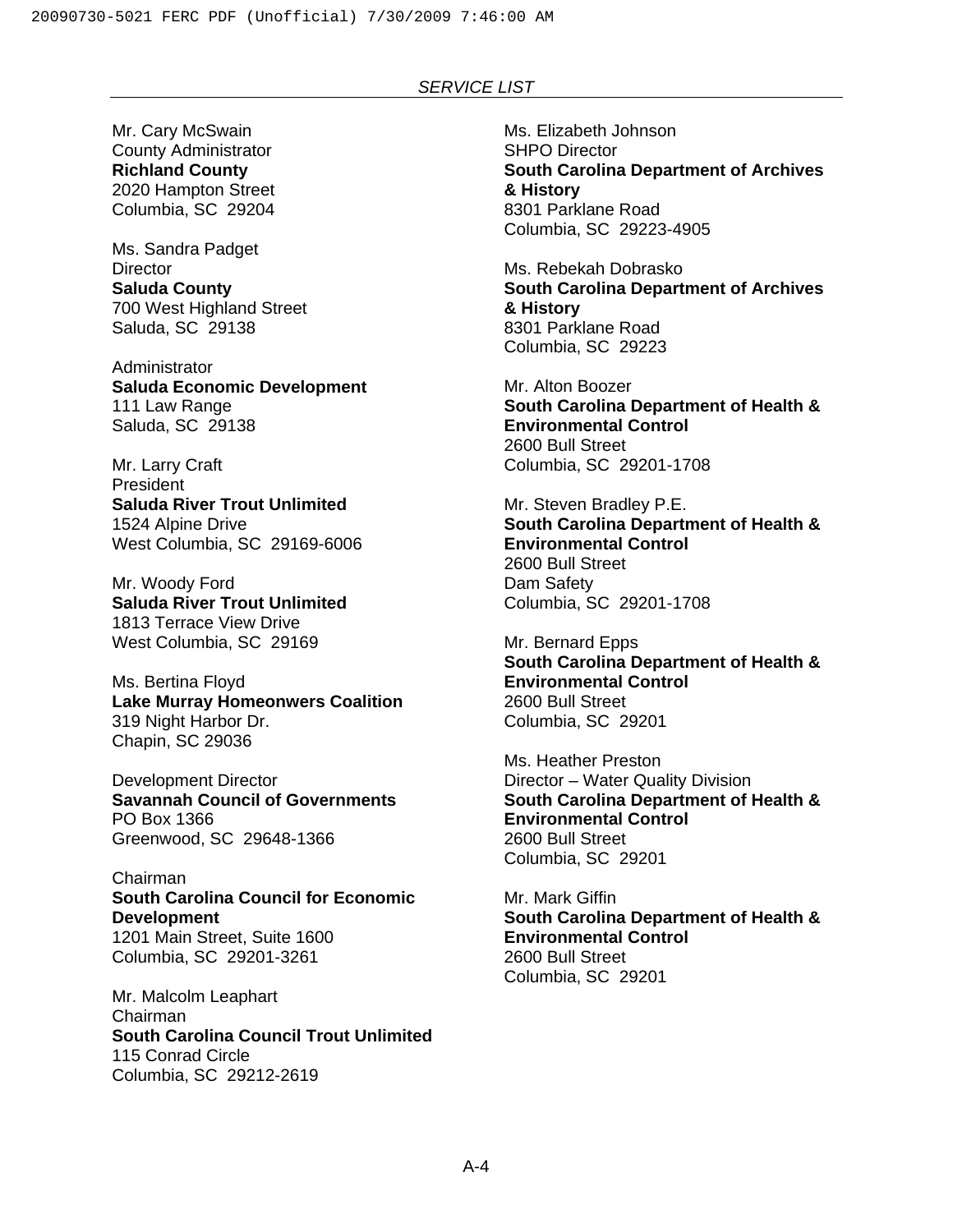Mr. Charles Hightower Manager, Water Quality Certification & Wetland Section **South Carolina Department of Health & Environmental Control**  2600 Bull Street Columbia, SC 29201-1708

Mr. Ron Ahle **South Carolina Department of Natural Resources**  PO Box 167 Columbia, SC 29202

Mr. Bud Badr State Hydrologist **South Carolina Department of Natural Resources**  PO Box 167 Columbia, SC 29202

Mr. Hal Beard **South Carolina Department of Natural Resources**  PO Box 167 Columbia, SC 29202

Mr. Dick Christie **South Carolina Department of Natural Resources**  1771-C Highway 521, Bypass South Lancaster, SC 29720

Mr. Robert Perry **South Carolina Department of Natural Resources**  PO Box 167 Columbia, SC 29202

Mr. John Frampton **South Carolina Department of Natural Resources**  PO Box 167 Columbia, SC 29202-0167

Mr. Bill Marshall **South Carolina Department of Natural Resources**  1000 Assembly Street, Suite 354 Columbia, SC 29201

**Director South Carolina Department of Natural Resources**  2221 Devine Street, Suite 222 Columbia, SC 29205-2418

Legal Department **South Carolina Department of Natural Resources**  PO Box 167 Columbia, SC 29202-0167

Mr. Tony Bebber **South Carolina Department of Parks, Recreation and Tourism**  1205 Pendelton Street Columbia, SC 29201-3731

Mr. Phil Gaines Assistant Director State Park Service **South Carolina Department of Parks, Recreation and Tourism**  1205 Pendelton Street Columbia, SC 29201

Mr. Irvin Pitts **Biologist South Carolina Department of Parks, Recreation and Tourism**  1205 Pendelton Street Columbia, SC 29201

Mr. BJ Willoughby General Counsel **South Carolina Department of Parks, Recreation and Tourism**  1205 Pendelton Street Columbia, SC 29201-3731

**Director South Carolina Department of Parks, Recreation and Tourism**  1205 Pendelton Street Columbia, SC 29201-3731

Mr. Tommy Boozer Land Management **South Carolina Electric & Gas Company**  Columbia, SC 29218-0001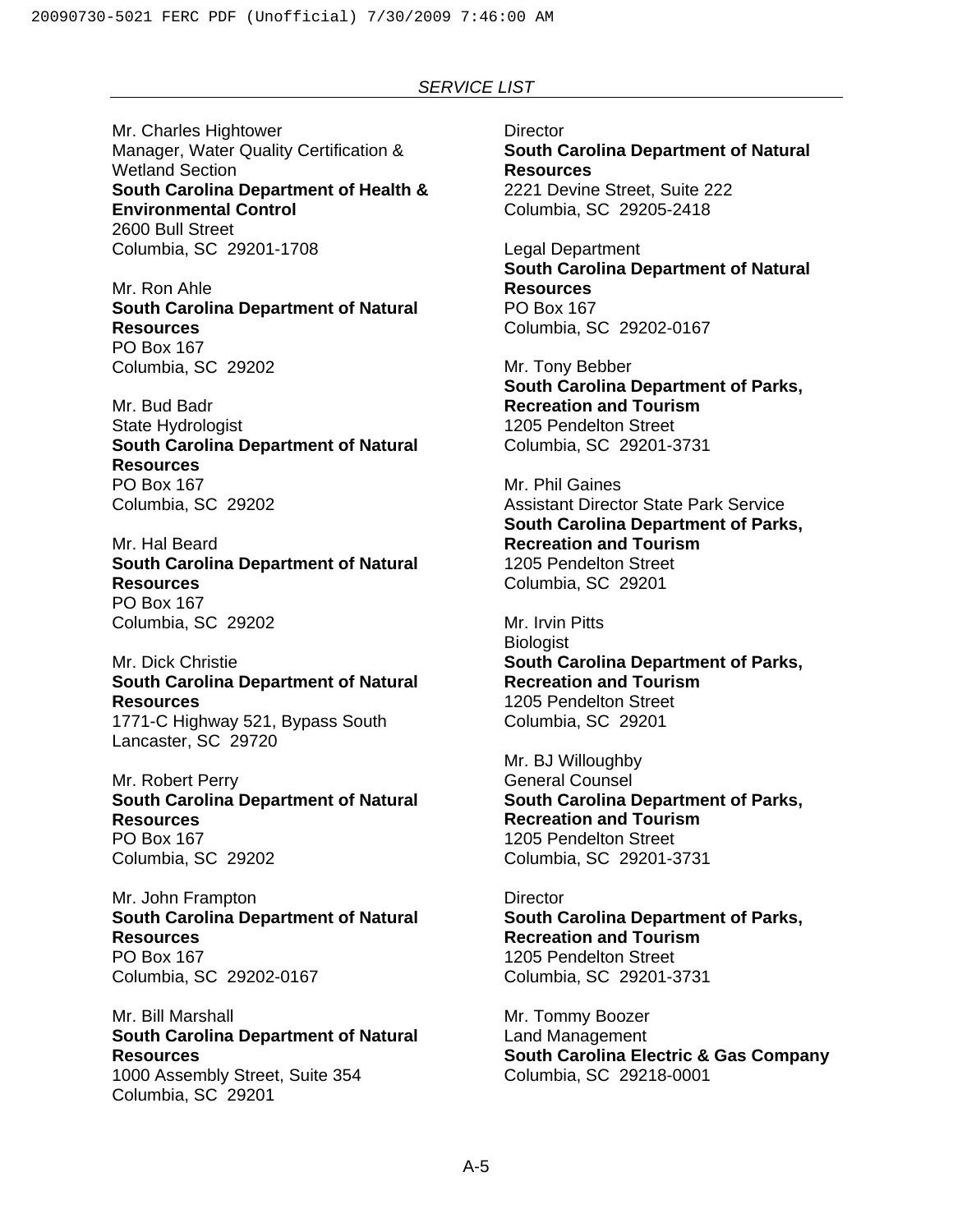Mr Randolph Mahan, Esq. **South Carolina Electric & Gas Company**  Columbia, SC 29218-0001

Ms. Beth Trump **Coordinator South Carolina Electric & Gas Company**  Columbia, SC 29218

State Forester **South Carolina Forestry Commission**  PO Box 21707 Columbia, SC 29221-1707

Mr. Jonathan Leader State Archaeologist **South Carolina Institute of Archaeology & Anthropology**  1321 Pendleton Street - USC Columbia, SC 29208-0001

Office Director **South Carolina Office of Ocean & Coastal Resource Management**  1362 McMillan Avenue, Suite 400 Charleston, SC 29405-2035

Mr. Mitch Perkins **Director South Carolina State Energy Office**  1201 Main Street, Suite 820 Columbia, SC 29201-3200

Mr. Ben Gregg **South Carolina Wildlife Federation**  2711 Middleburg Drive, Suite 101 Columbia, SC 29204-2413

Ms. Frances Francis **Esquire Spiegel & McDiarmid**  1333 New Hampshire Avenue NW Washington, DC 20036-1511

Dr. Wenonah Haire Tribal Historic Preservation Officer **The Catawba Indian Nation**  CIN-THPO 1536 Tom Steven Road Rock Hill, SC 29730

Ms. Sandra Reinhardt **The Catawba Indian Nation**  CIN-THPO 1536 Tom Steven Road Rock Hill, SC 29730

Mr. Michael Dawson **The River Alliance**  420C Rivermont Drive Columbia, SC 29210

Mr. Tim Flach **The State**  PO Box 1333 Columbia, SC 29202

Mr. Howard Mindel **United States Army Corps of Engineers**  60 Forsyth Street SW, Room 10M-15 South Atlantic Division - CESAD-ET-CO-H Atlanta, GA 30303-8801

**Commander United States Army Corps of Engineers**  60 Forsyth Street SW, Room 9M-15 South Atlantic Division - CESAD-ET-CO-H Atlanta, GA 30303-8801

Mr. Bob Dach Hydropower Program Manager **United States Bureau of Indian Affairs**  911 NE 11th Avenue Portland, OR 97232

Ms. Diana Weigmann Program Manager **United States Bureau of Indian Affairs**  1849 C Street NW #MS3061 MIB Washington, DC 20240-0001

Field Manager **United States Bureau of Land Management**  7450 Boston Boulevard Springfield, VA 22153

Commanding Officer **United States Coast Guard**  196 Trade Street MSO Charleston Charleston, SC 29401-1800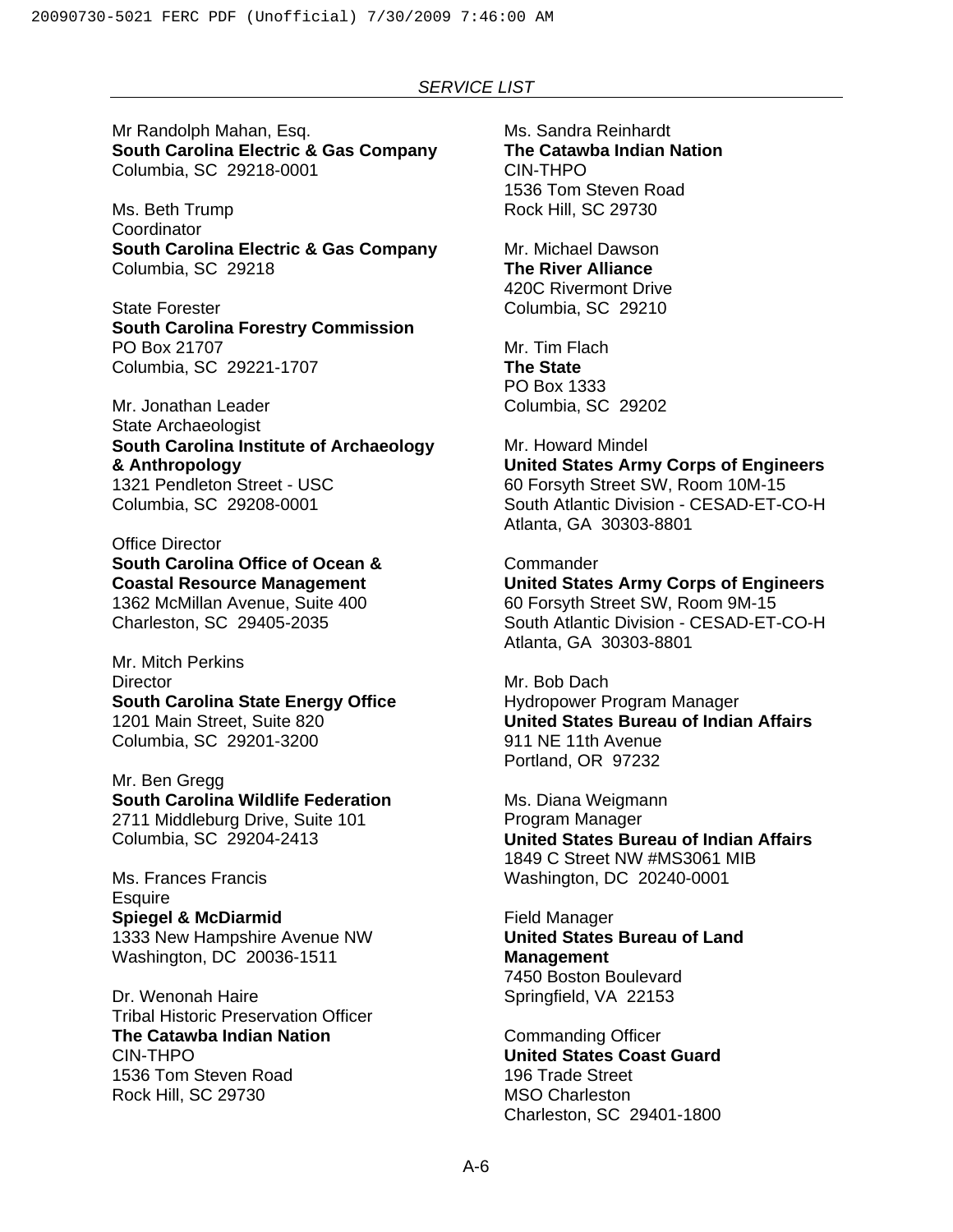Commissioner **United States Department of Agriculture**  PO Box 11280 Columbia, SC 29211-1280

Ms. Tracy Swartout **Superintendent United States Department of the Interior**  100 National Park Road Congaree National Park, National Park **Service** Hopkins, SC 29061

Mr. Horace Clark Regional Solicitor **United States Department of the Interior**  75 Spring Street SW, Suite 304 Atlanta, GA 30303-3311

Mr. John Harrington **Solicitor United States Department of the Interior**  75 Spring Street SW, Suite 304 Russell Federal Building Atlanta, GA 30303-3311

Mr. Gregory Hogue Acting Reg. Env./Officer **United States Department of the Interior**  75 Spring Street SW, Room 1144 Atlanta, GA 30303-3309

Ms. Patricia Woods **United States Department of the Interior**  530 South Gay Street Knoxville, TN 37902-1505

Mr. Mike Sollosi **United States Department of Transportation**  2100 2nd Street SW, Room 1408 US Coast Guard Washington, DC 20593

Ms. Diana Woods **United States Environmental Protection Agency**  61 Forsyth Street, 13th Floor Atlanta, GA 30303-8931

Mr. Roger Banks **United States Fish & Wildlife Service**  176 Croghan Spur Road, Suite 200 Charleston, SC 29407

Ms. Cynthia Bohn **United States Fish & Wildlife Service**  1875 Century Boulevard NE, Suite 200 Ecological Services Atlanta, GA 30345-3319

Ms. Susan Cielinski **United States Fish & Wildlife Service**  1875 Century Boulevard NE, Suite 200 Atlanta, GA 30345-3319

Mr. Tim Hall **United States Fish & Wildlife Service**  176 Croghan Spur Road, Suite 200 Charleston, SC 29407

Mr. Sam Hamilton Regional Director **United States Fish & Wildlife Service**  1875 Century Boulevard NE, Suite 400 Atlanta, GA 30345-3319

Ms. Amanda Hill **United States Fish & Wildlife Service**  176 Croghan Spur Road, Suite 200 Charleston, SC 29407

Regional Forester **United States Forest Service**  1720 Peachtree Street NW, Suite 800' US Department of Agriculture Atlanta, GA 30309-2449

Mr. John Shelton District Chief **United States Geological Survey**  720 Gracern Road, Suite 129 Columbia, SC 29210-7658

The Honorable Gresham Barrett **United States House of Representatives**  439 Cannon House Office Building Washington, DC 20515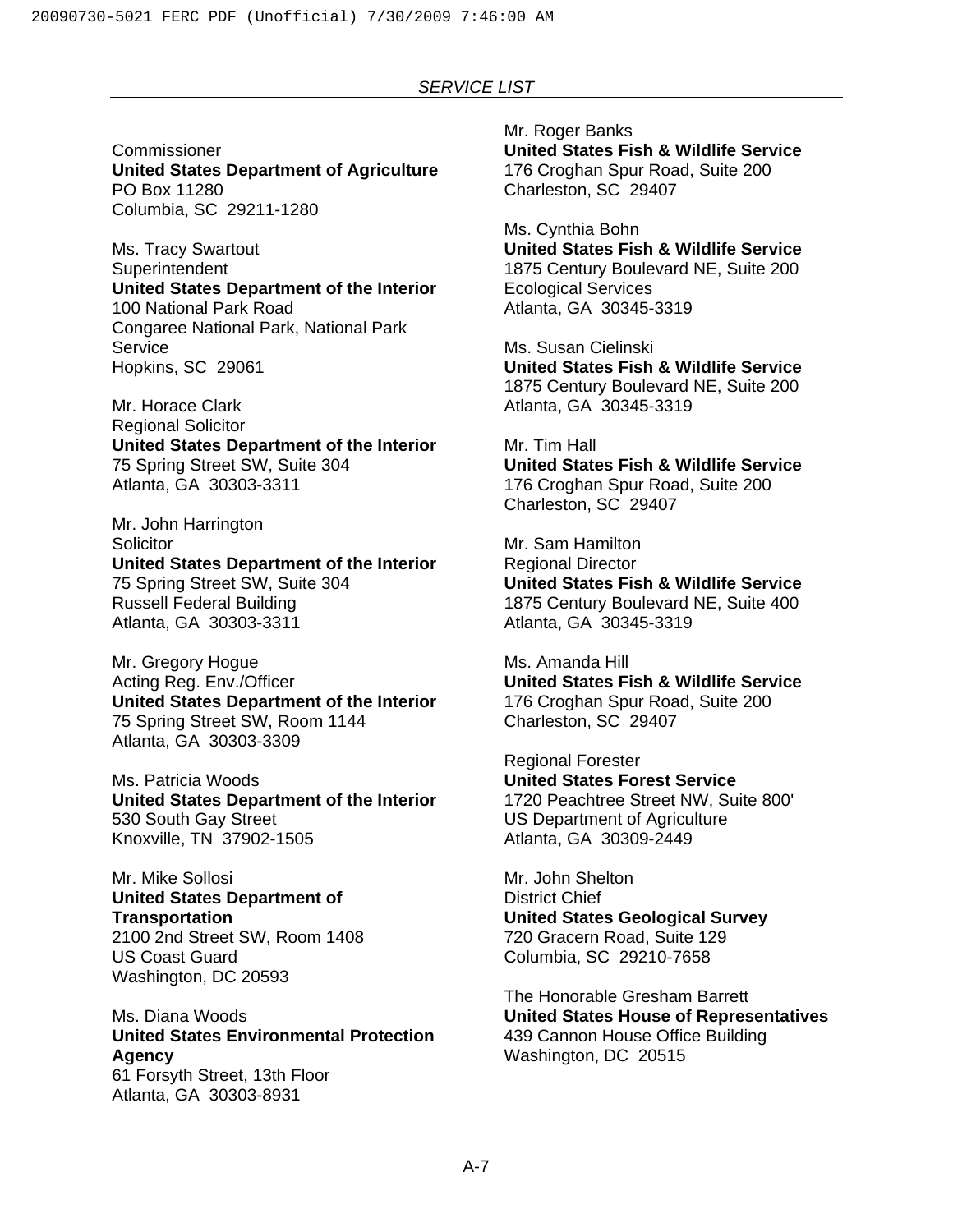The Honorable Henry Brown Jr. **United States House of Representatives**  1124 Longworth House Office Building Washington, DC 20515-4001

The Honorable James Clyburn **United States House of Representatives**  2135 Rayburn House Office Building Washington, DC 20515-4006

The Honorable Bob Inglis **United States House of Representatives**  330 Cannon House Office Building Washington, DC 20515

The Honorable John Spratt Jr. **United States House of Representatives**  1401 Longworth House Office Building Washington, DC 20515-4005

The Honorable Joe Wilson **United States House of Representatives**  212 Cannon House Office Building United States Department of the Interior Washington, DC 20515

Southeast Office Director **United States National Park Service**  100 Alabama Street SW, Suite 5R30 United States Department of the Interior Atlanta, GA 30303-8701

The Honorable Jim Demint **United States Senate**  340 Russell Senate Office Building Washington, DC 20510

The Honorable Lindsey Graham **United States Senate**  290 Russell Senate Office Building Washington, DC 20510-4001

Mr. Walter Douglas State Conservationist **USDA-NRCS South Carolina State Office** 

1835 Assembly Street, Room 950 Columbia, SC 29201-2430

Legal Department **Wildlife & Marine Resources Department**  PO Box 167 Columbia, SC 29202-0167

Mr. Robert Anderson 127 Saluda Shores Circle Leesville, SC 29070-7235

Ms. Sherrill Asbill 732 Juniper Springs Road Gilbert, SC 29054

Mr. Joseph Barrett 332 Flicker Lane Chapin, SC 29036

Mr. Yoder Bedenbaugh 1605 Harrington Street Newberry, SC 29108

Mr. Kenneth Bell 2116 Kennedy Street Columbia, SC 29205

Mr. James Black 111 Law Range Saluda, SC 29138

Mr. Jim Black 207 Archers Court Columbia, SC 29212

Mr. Henry Black 2713 Highway 194 Prosperity, SC 29127

Mr. Joseph Boozer 251 Holland Boozer Road Prosperity, SC 29127

Mr. Ronald Boozer 360 Holland Boozer Road Prosperity, SC 29127

Ms. Elin Bowers 131 Captain Lowman Road Chapin, SC 29036-8581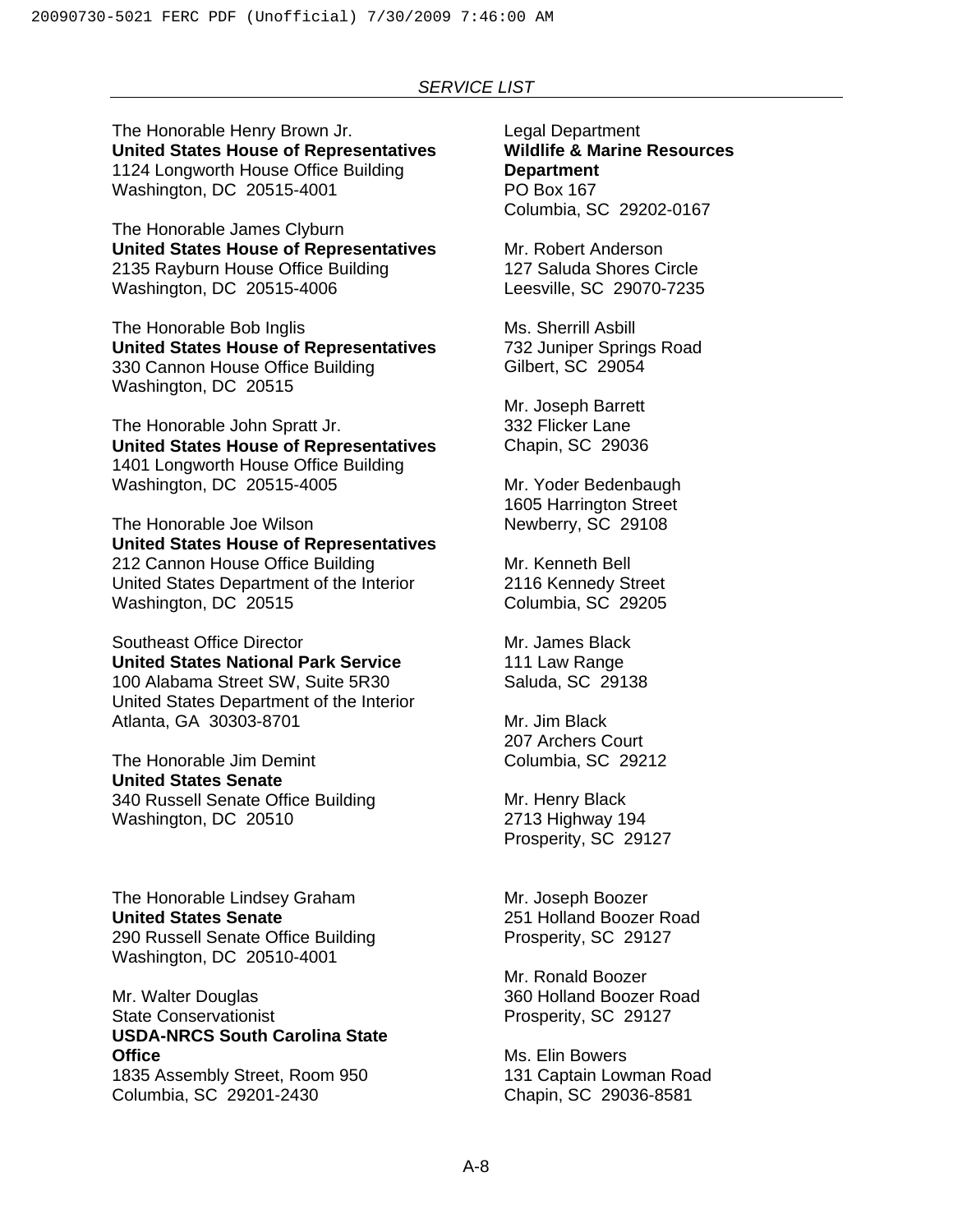Mr. Louis Browder 91 Canvasback Road Gilbert, SC 29054

Ms. Paula Burr 101 Oliver Street West Columbia, SC 29169

Ms. Lisa Cain-Borden 116 Rideoutte Point Road Irmo, SC 29063-9189

Mr. Raymond Clepper 208 Rucker Road Chapin, SC 29036

Mr. Richard Connor 138 Old Orchard Road Gilbert, SC 29054

Mr. Steven Davis 10 Vera Circle Columbia, SC 29204

Ms. Ann Dawson 1136 Statler Road Columbia, SC 29210

Mr. Samuel Delaney 946 Sandbar Road Chapin, SC 29036-9490

Mr. George Duke 637 Webster Point Chapin, SC 29036-7623

Mr. William Ellis 744 Gold Nugget Point Prosperity, SC 29127-9432

Mr. Kenneth Fox 355 Prices Bridge Road Leesville, SC 29070

Mr. Carlise Harmon 1107 Rish Drive Leesville, SC 29070

Mr. Eric Hartley 120 Mud Pie Drive Leesville, SC 29070 Mr. & Mrs. Alva and Deborah Haumphries 123 Captain Lowman Road Chapin, SC 29036-8581

Mr. George King 1413 Palmer Road Columbia, SC 29205

Mr. Edgar Kneece 455 Saint Andrews Road #D-3A Columbia, SC 29210-4424

Ms. Kirsten Lackstrom 6 Williamstown Court Columbia, SC 29212

Mr. James Leslie Jr. PO Box 327 Irmo, SC 29063-0327

Ms. Fran Merchant 2619 St Lukes Church Road Prosperity, SC 29127

Ms. Brenda Parsons 1404 Old Chapin Road Lexington, SC 29072

Ms. Teresa Powers Newberry County, PO Box 381 Newberry, SC 29638

Mr. Richard Ratcliffe 136 Mud Pie Drive Leesville, SC 29070

Mr. Thomas Rawl 1347 Counts Ferry Road Lexington, SC 29072

Mr. Charles Rentz 215 Scooter Bridge Road Batesburg, SC 29006

Mr. Tom Ruple 102 Lake Estates Court Irmo, SC 29063

Mr. Douglas Shackelford 149 East Drake Road Gilbert, SC 29054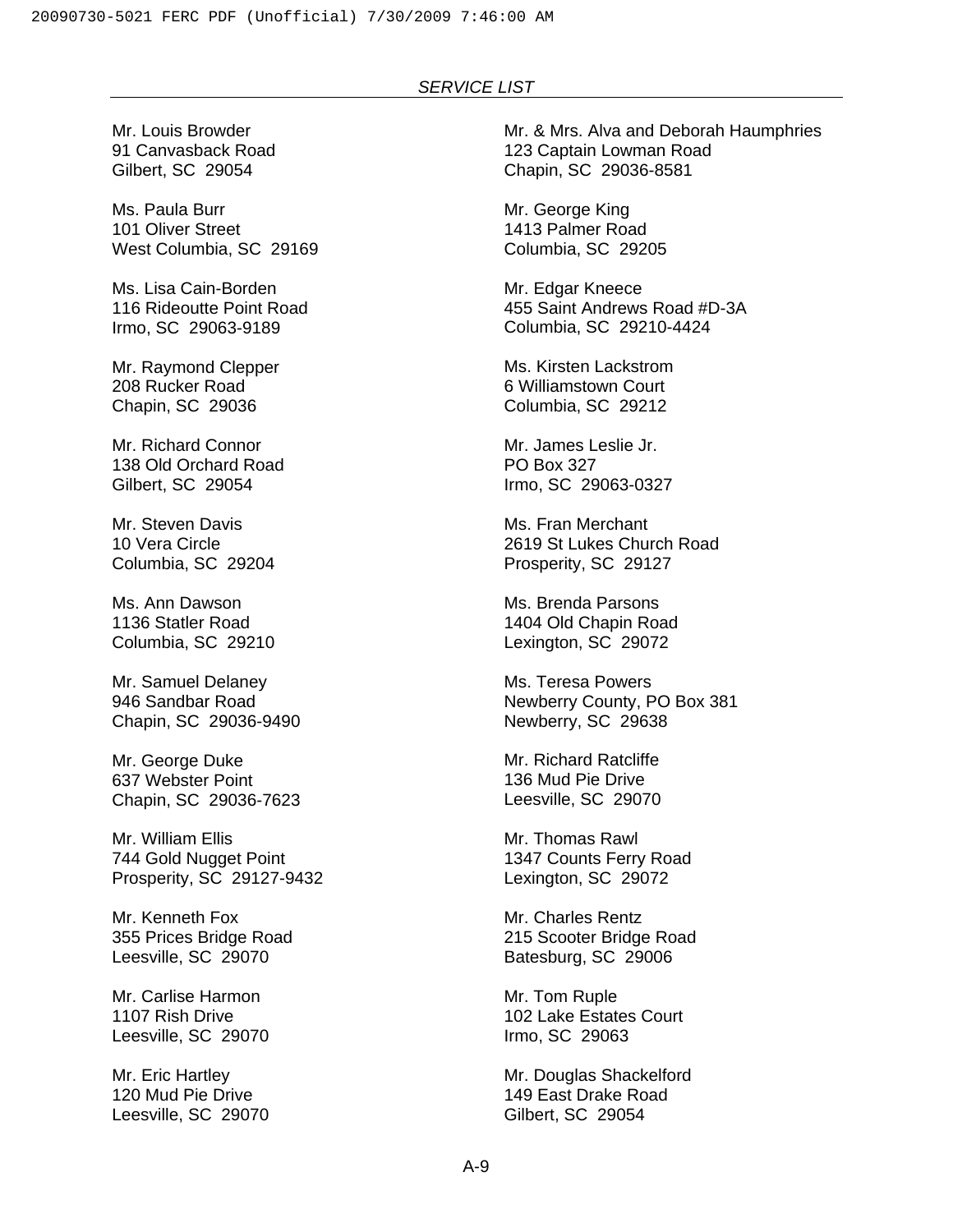Mr. Jeffrey Shealy 137 East Drake Road Gilbert, SC 29054

Mr. Tom Shealy 274 Bedford Way Prosperity, SC 29127

Mr. & Mrs. Tom and Cheryl Shofner 127 Captain Lowman Road Chapin, SC 29036-8581

Mr. Randy Snow 125 Cobblestone Court Chapin, SC 29036

Mr. George Staples 119 Captain Lowman Road Chapin, SC 29036-8581

Mr. Kenneth Tallman 200 Bethview Drive Irmo, SC 29063-8915

Mr. Frank Taylor 124 Frieda Road Lexington, SC 29073

Mr. Archie Trawick Jr. 220 Jakes Landing Road Lexington, SC 29072-9690

Mr. Sam Turner 143 East Drake Road Gilbert, SC 29054

Mr. William Yaun 115 Captain Lowman Road Chapin, SC 29036-8581

Mr. Kevin Marsh President and Chief Operating Officer **South Carolina Electric & Gas Company 1426 Main Street**  Columbia, SC 29201

Mr. J. Hagood Hamilton, Esq. **South Carolina Electric & Gas Company 1426 Main Street**  Columbia, SC 29201

The Honorable James E. Wiszowaty, Mayor **Town of Batesburg-Leesville**  244 West Columbia Avenue P.O. Box 2329 Batesburg-Leesville, SC 29070-2329

The Honorable Avery B. Wilkerson, Mayor **City of Cayce**  1800 12th Street Ext. P.O. Box 2004 Cayce, SC 29171-2004

The Honorable Robert D. Coble, Mayor **City of Columbia**  1737 Main Street P.O. Box 147 Columbia, SC 29217-0147

The Honorable John L. Gibbons, Mayor **Town of Irmo**  7300 Woodrow Street P.O. Box 406 Irmo, SC 29063-0406

The Honorable T. Randall Halfacre, Mayor **Town of Lexington**  111 Maiden Lane P.O. Box 397 Lexington, SC 29072

The Honorable T. Edward Kyzer, Mayor **City of Newberry**  1330 College Street P.O. Box 538 Newberry, SC 29108-0538

The Honorable Amelia Herlong, Mayor **Town of Saluda**  100 South Jefferson Street Saluda, SC 29138-1633

The Honorable Bobby Horton, Mayor **City of West Columbia**  200 N. 12th Street P.O. Box 4044 West Columbia, SC 29169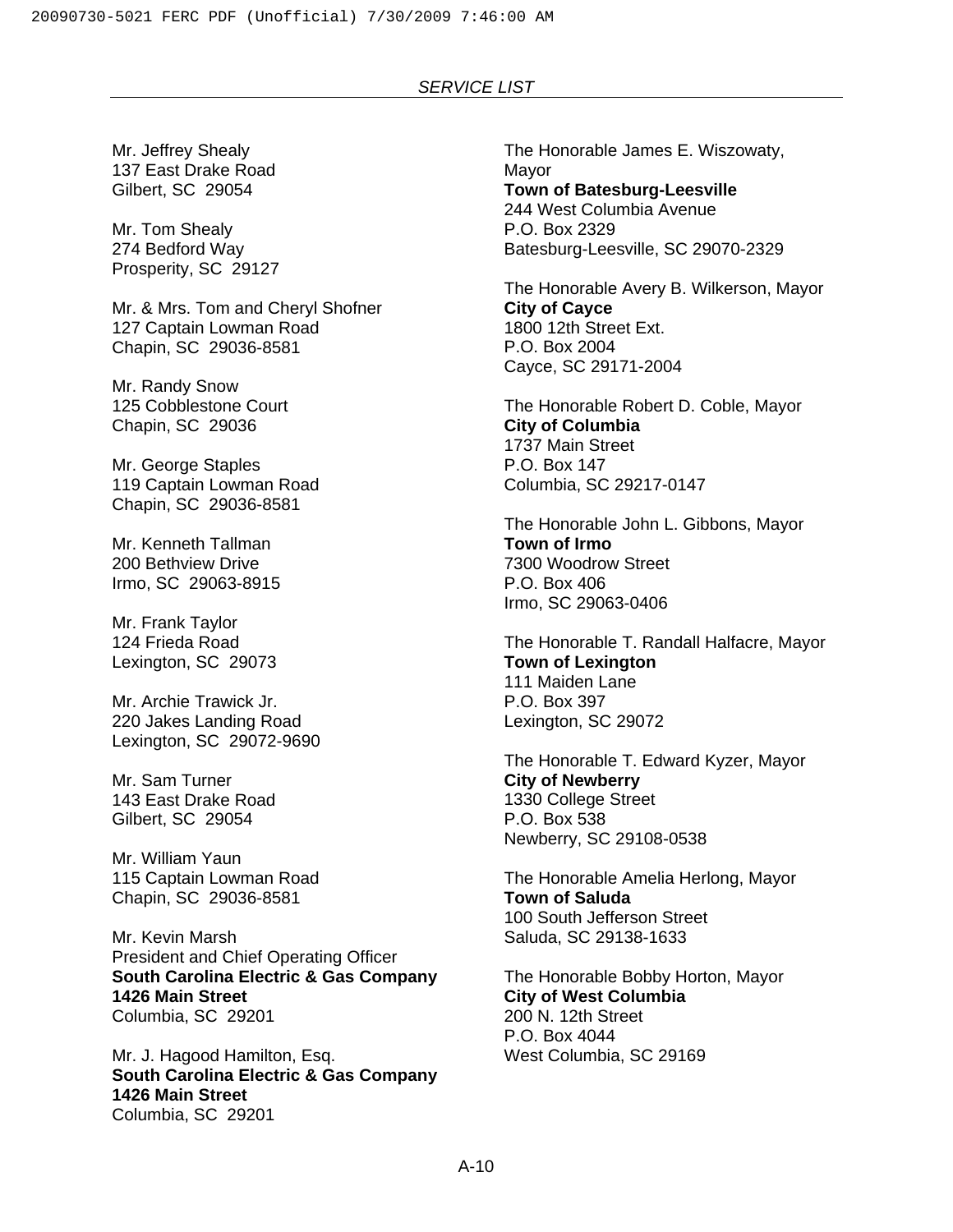Response to Mr. Mark Pawlowski's letter dated June 11, 2009 requesting clarification for additional information requested on November 24, 2008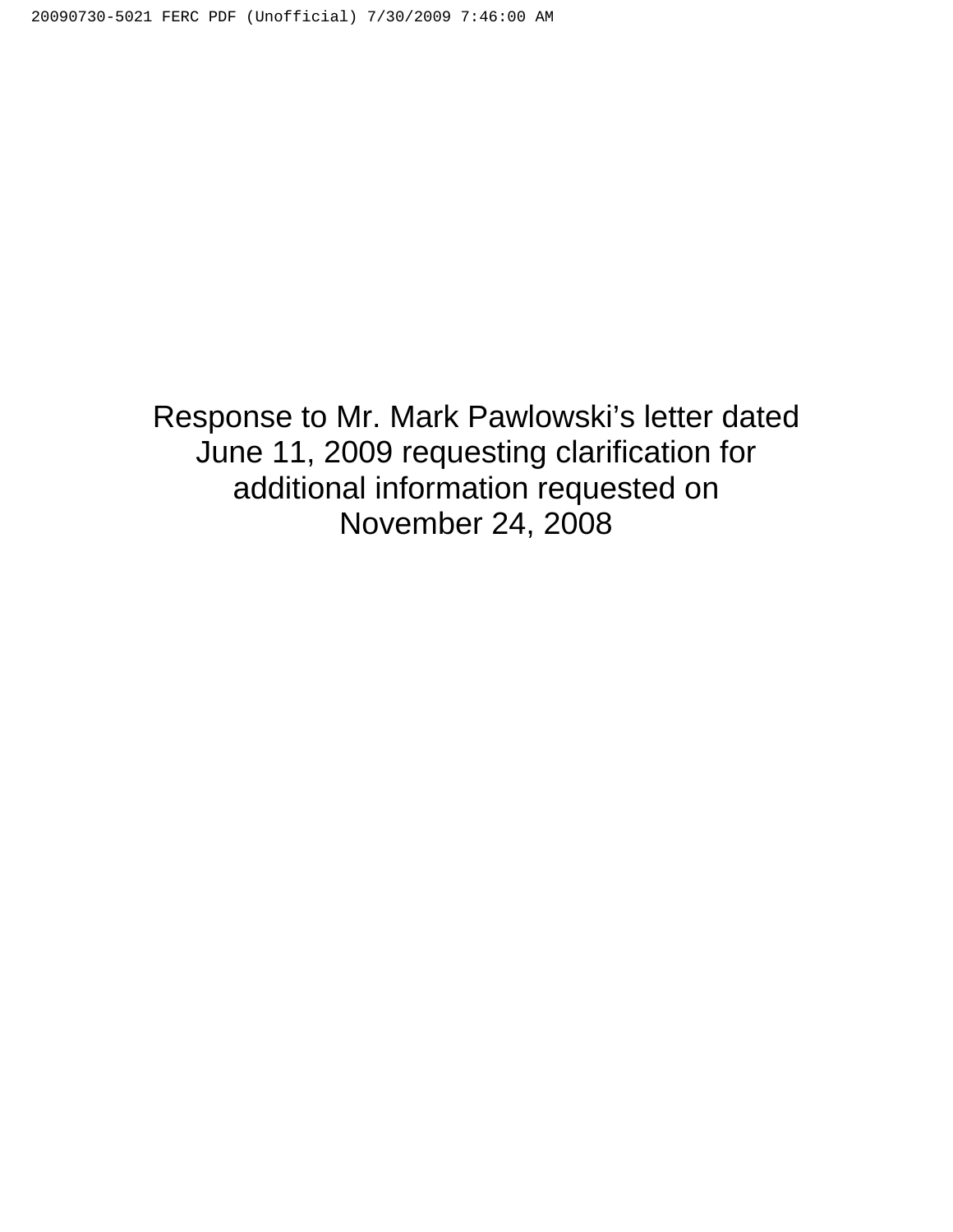### RESPONSE TO THE JUNE 11, 2009 CLARIFICATION FOR ADDITIONAL INFORMATION REQUEST ISSUED ON NOVEMBER 24, 2008

## SALUDA HYDROELECTRIC PROJECT FERC PROJECT No. 516

## 1. Settlement Agreement or Licensee Proposal

**FERC Request** – "You indicate in your response to our AIR that you are still negotiating with respective stakeholders, consulted agencies, and Indian tribes regarding 13 items we requested in our AIR. You state that you could provide a complete response to those 13 items by July 31, 2009, which is when you expect to file a Settlement Agreement for the project. You should file complete responses to the 13 items included in our AIR with the Commission on or before July 31, 2009, regardless of whether you file a settlement agreement by that date."

**SCE&G Response**: The Saluda Hydroelectric Project Final Relicensing Settlement Agreement or Licensee Proposal will be filed under separate cover letter by July 31, 2009. In addition to the final Comprehensive Relicensing Settlement Agreement (CRSA), the filing will include the following:

- Proposed License Articles;
- All correspondence, reports, meeting minutes and back-up documentation associated with the Resource Conservation Groups, Technical Working Committees and CRSA discussions held from the Final License Application filing date (August 27, 2008) to the present; and
- Revised Exhibit D which includes estimated costs associated with all of the protection, mitigation and enhancement measures identified in the final CRSA.
- 2. Permitted Effluent Releases

**FERC Request** – "First, you identified in your response to our AIR that there are three entities releasing effluents into the lower Saluda River within the project boundary that are permitted by the South Carolina Department of Health and Environmental Control. Please provide the name of each entity discharging to the river, the permitted amount of effluent discharged for each, and the location of each discharge point."

**SCE&G Response**: As we were gathering the information to respond to your request, we found on the South Carolina Department of Health and Environmental Control (SCDHEC) website that there are actually nine facilities that discharge into the lower Saluda River. The three facilities that discharge into the lower Saluda River identified in the November 24, 2009 Additional Information Request (AIR) response were those for which SCE&G had sold property or filed an application with the Commission for non-project use of project lands and waters. There are six additional facilities which discharge into the lower Saluda River and are permitted by SCDHEC under the National Pollutant Discharge Elimination System (NPDES) program. The first three utilities listed below are those referred to in our final license application and original response to the November 24, 2008 AIR. SCE&G sold property to J. D. Dial in 1965 that was used for the Woodland Utilities facilities; SCE&G sold property to Baker and Baker in 1965 that was used for the Bush River Utilities facilities; and an application for non-project use of project lands and waters was filed on September 23, 1980 by SCE&G and approved by FERC on January 14,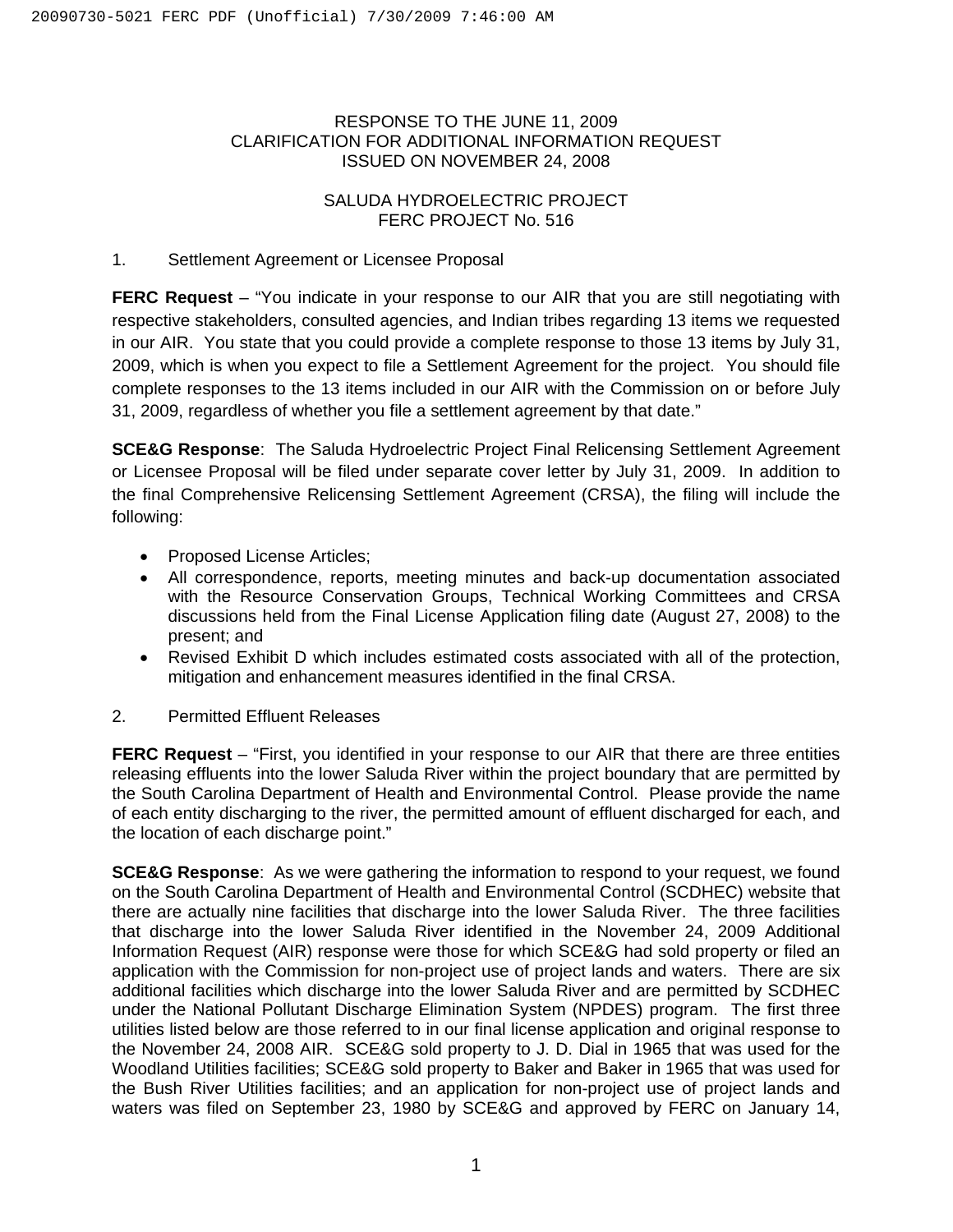1981 for Carolina Water Service, Inc. (1.20 MGD discharge). The complete list of nine facilities which hold permits to discharge into the lower Saluda River, their permit numbers, DHEC classification, and permitted amount of effluent discharge are as follows:

- 1. Woodland Utilities (SCDHEC Permit Number SC0029475 Domestic) 0.29 Million Gallons per Day (MGD)
- 2. Bush River Utilities (SCDHEC Permit Number SC0032743 Domestic, to be eliminated per SCDHEC) – 0.40 MGD
- 3. Carolina Water Service, Inc. (SCDHEC Permit Number SC0036137 Domestic) 1.20 MGD
- 4. Carolina Water Service, Inc. (SCDHEC Permit Number SC0035564 Domestic) 0.80 MGD
- 5. SCE&G/McMeekin Steam Station (SCDHEC Permit Number SC0002046 Industrial) Flow Monitor & Report (M/R)
- 6. SCE&G/Saluda Hydro Station (SCDHEC Permit Number SC0002071 Industrial) Flow M/R
- 7. Honeywell Nylon/Columbia Site (SCDHEC Permit Number SC0003557 Industrial) Flow M/R
- 8. BC Components, Inc. (SCDHEC Permit Number SC0003425 Industrial, listed as inactivated June 2004 per SCDHEC) – Flow M/R
- 9. Riverbanks Zoological Park (SCDHEC Permit Number SC0037613 Industrial) Flow M/R

The location of each of the nine facilities that discharge into the lower Saluda River is shown on the SCDHEC Lower Saluda River Watershed Map (Appendix A)

## 3. Recreation Site

**FERC Request** – "Second, you provide maps that give a general location of the existing and proposed recreation sites. However, it is unclear if all the features of the recreation sites are located within the existing project boundary. Please clarify if, with the exception of the Mill Race sites, all features of: (a) the existing recreation sites to be maintained or improved (existing recreation sites); (b) the unimproved sites where facilities or amenities are proposed (existing future recreation sites); and (c) the proposed future recreation sites to accommodate future recreation use of the project (proposed future recreation sites) would be located within the existing project boundary. If a recreation site would be partially inside and partially outside the existing project boundary, please describe which features of the site would be within the project boundary and which features would be outside the project boundary."

**SCE&G Response**: All of the features of the existing, existing future and proposed future recreation sites are already or will be within the Project boundary, except at Saluda Shoals Park (Park Site 9). Facilities at Saluda Shoals Park, which is owned and operated by Irmo Chapin Recreation Commission, are both inside and outside of the Project boundary as shown on Map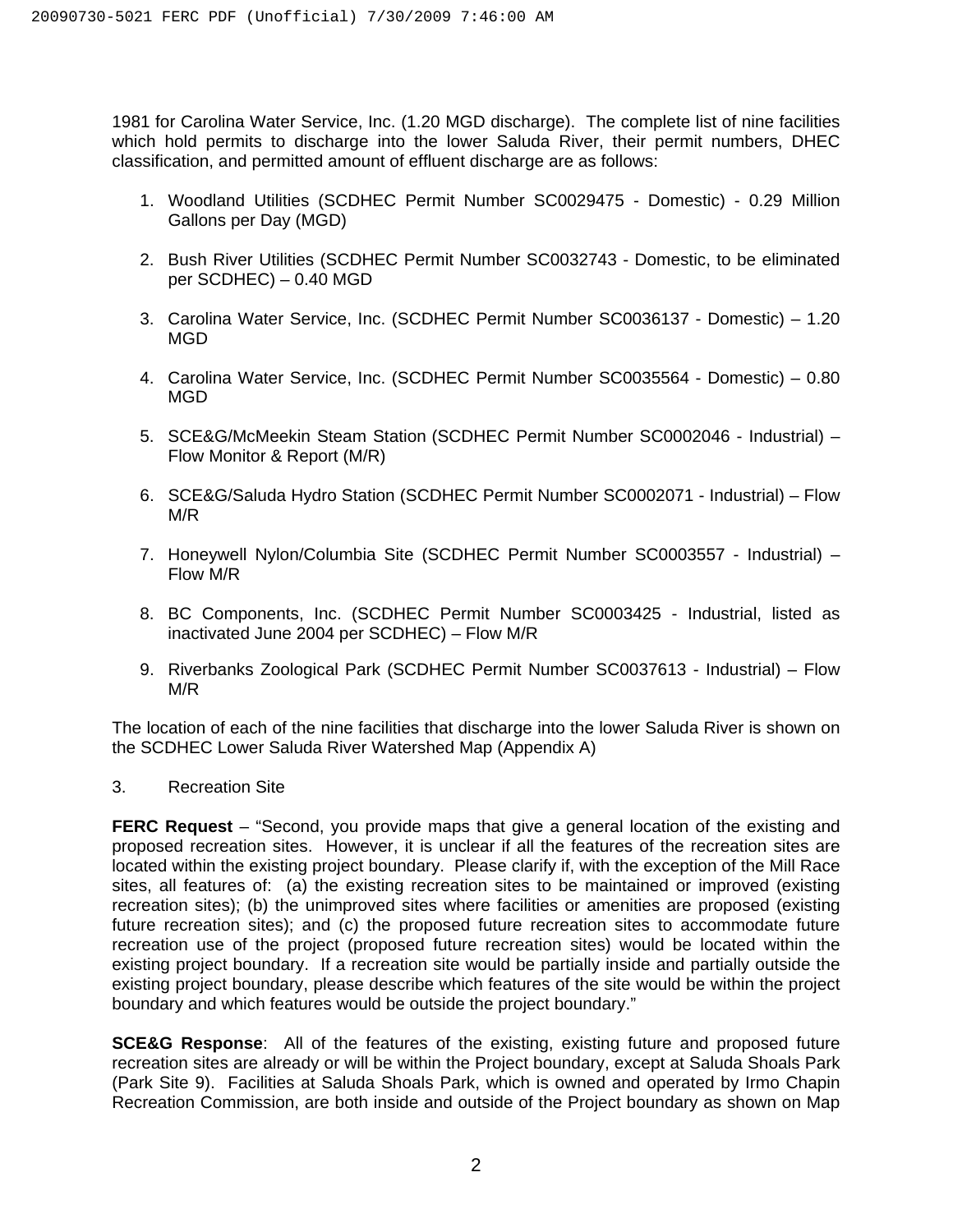14 of the Recreation Plan Appendix F. At some of the recreation sites we are proposing to either add land already in the Project boundary or add land that is currently outside of the Project boundary. It is our intention to bring those additional lands currently outside of the Project boundary into the Project boundary if the Recreation Plan is approved by the Commission. The exact location of each feature has not been detailed at this time, however, if an improvement to a recreation site is planned for land that is currently outside of the Project boundary and the Commission does not approve the proposal to incorporate this land into the Project boundary those proposed improvements will only be placed within the Project boundary.

4. Lake Murray Accessibility Survey

**FERC Request** – "Finally, we request that you submit a copy of the Lake Murray Accessibility Survey that analyzes the accessibility of docks on Lake Murray at various lake levels. The survey, which was performed by Montgomery Watson Harza, was mentioned at the scoping meetings held on April 8, 2009, in Columbia, South Carolina. While you provide a brief discussion based on this report in your filing of February 24, 2009, we need the original document to analyze the effect of different proposed flow triggers that are contained in the low inflow protocol."

**SCE&G Response**: This document was filed with the Commission on July 17, 2002 as the Saluda Dam Remediation Project Environmental Report. It should be noted that this report was prepared by Mead & Hunt. It can be found at Accession Numbers 20020719-0246 and 20030622-0369 through 0374 on the FERC elibrary under Project P-516.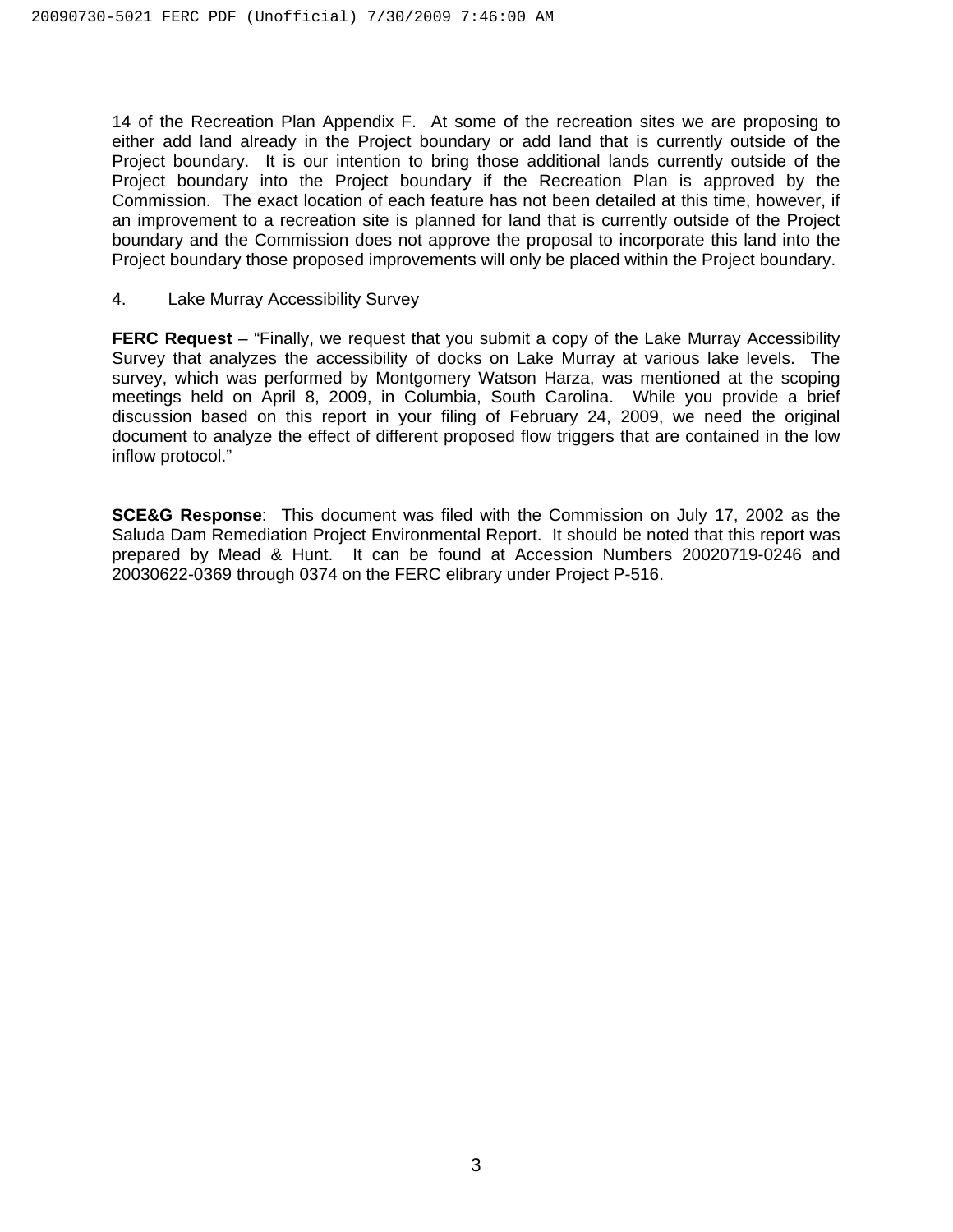## APPENDIX A

# SCDHEC PERMITTED DISCHARGES INTO THE LOWER SALUDA RIVER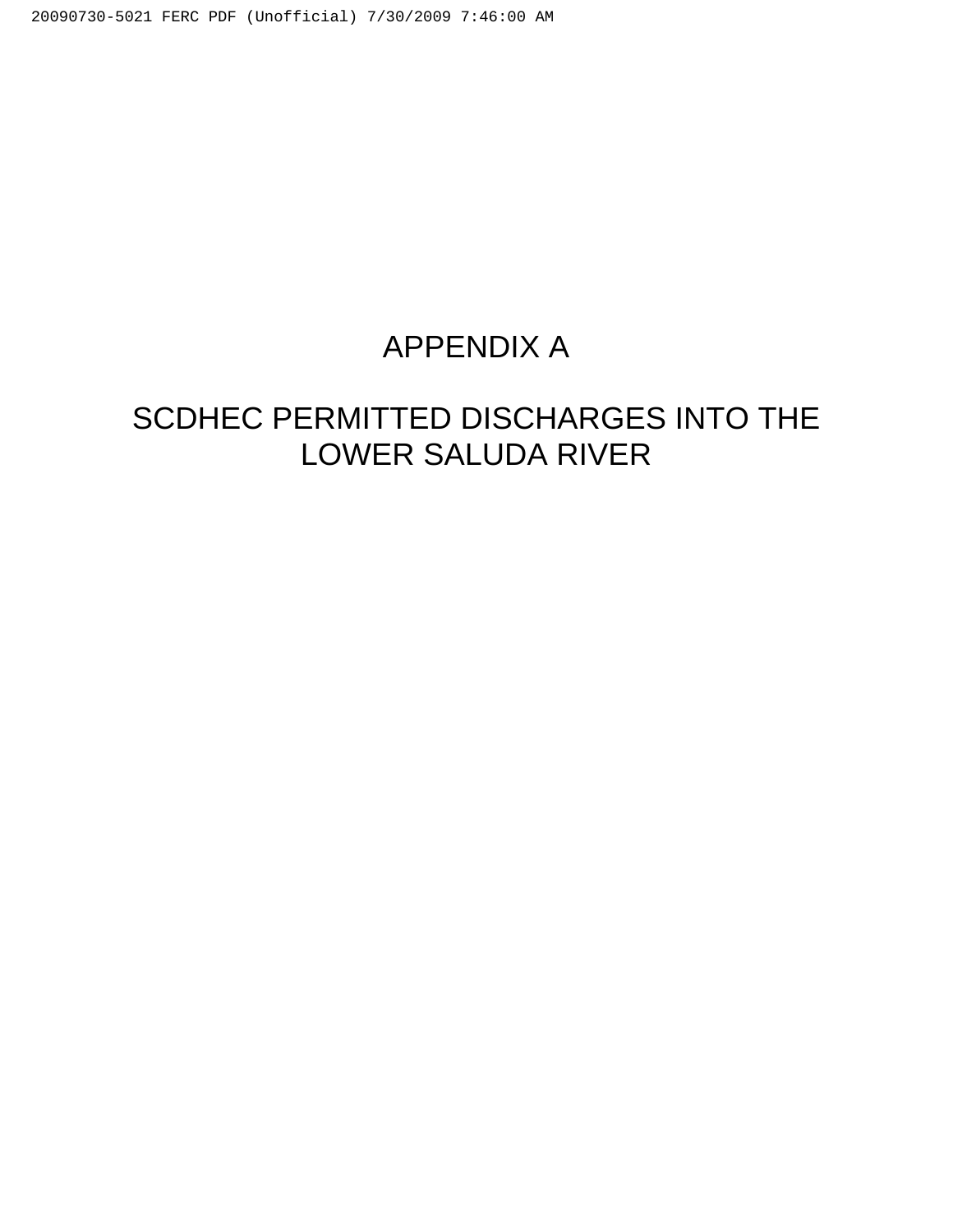